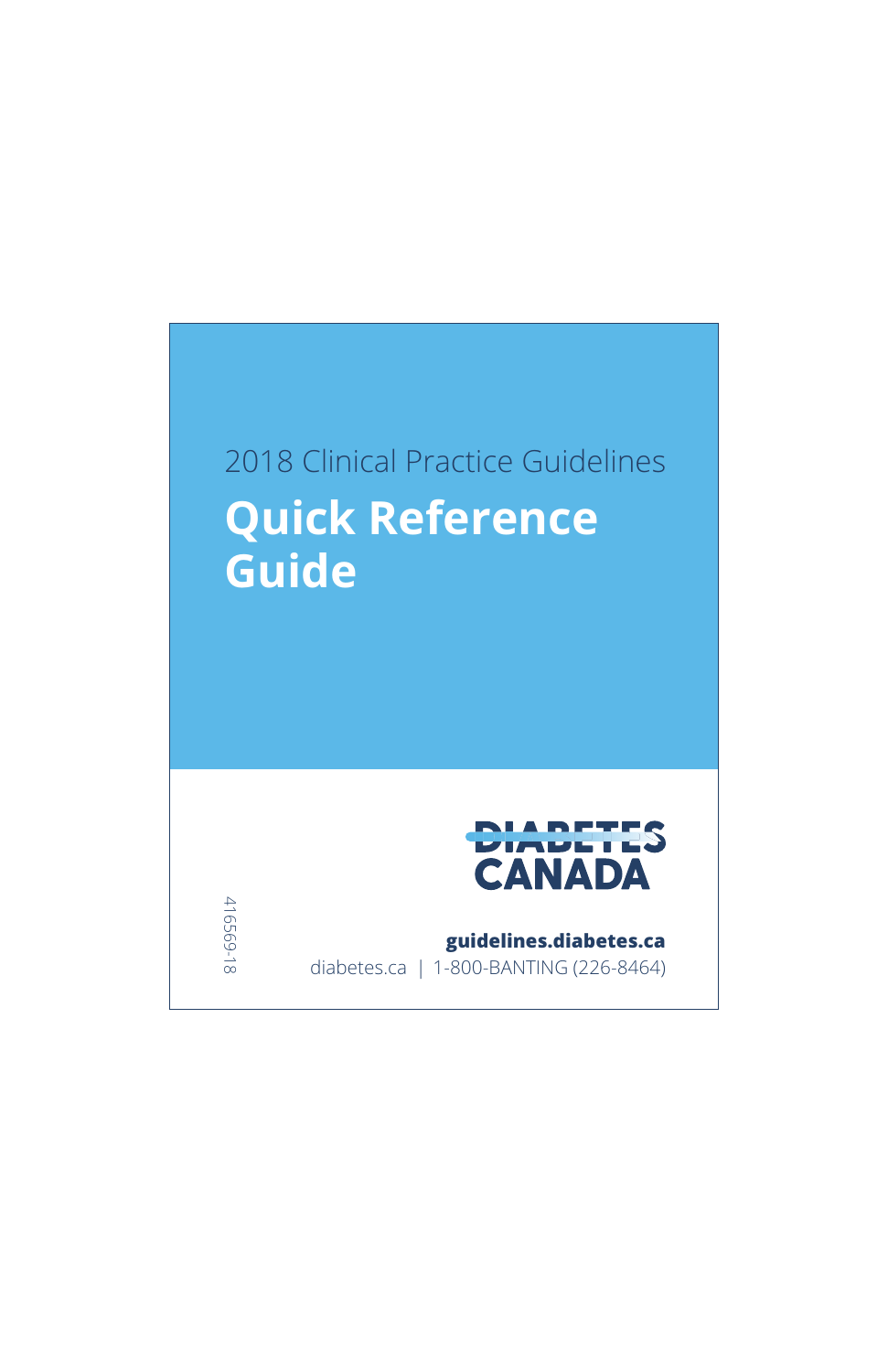

If asymptomatic and A1C or FPG are in the diabetes range, repeat the same test (A1C or FPG) as a confirmatory test. If both FPG and A1C are available and only one is in the diabetes range, repeat the test in the diabetes range as the confirmatory test. If both A1C and FPG are available and are each in the diabetes range, diabetes is confirmed. If symptoms of overt hyperglycemia are present, diagnosis of diabetes can be determined with one test (A1C, FPG, 2hPG, random PG) in the diabetes range, see Chapter 3, CPG.

\*using a validated risk calculator (e.g. CANRISK)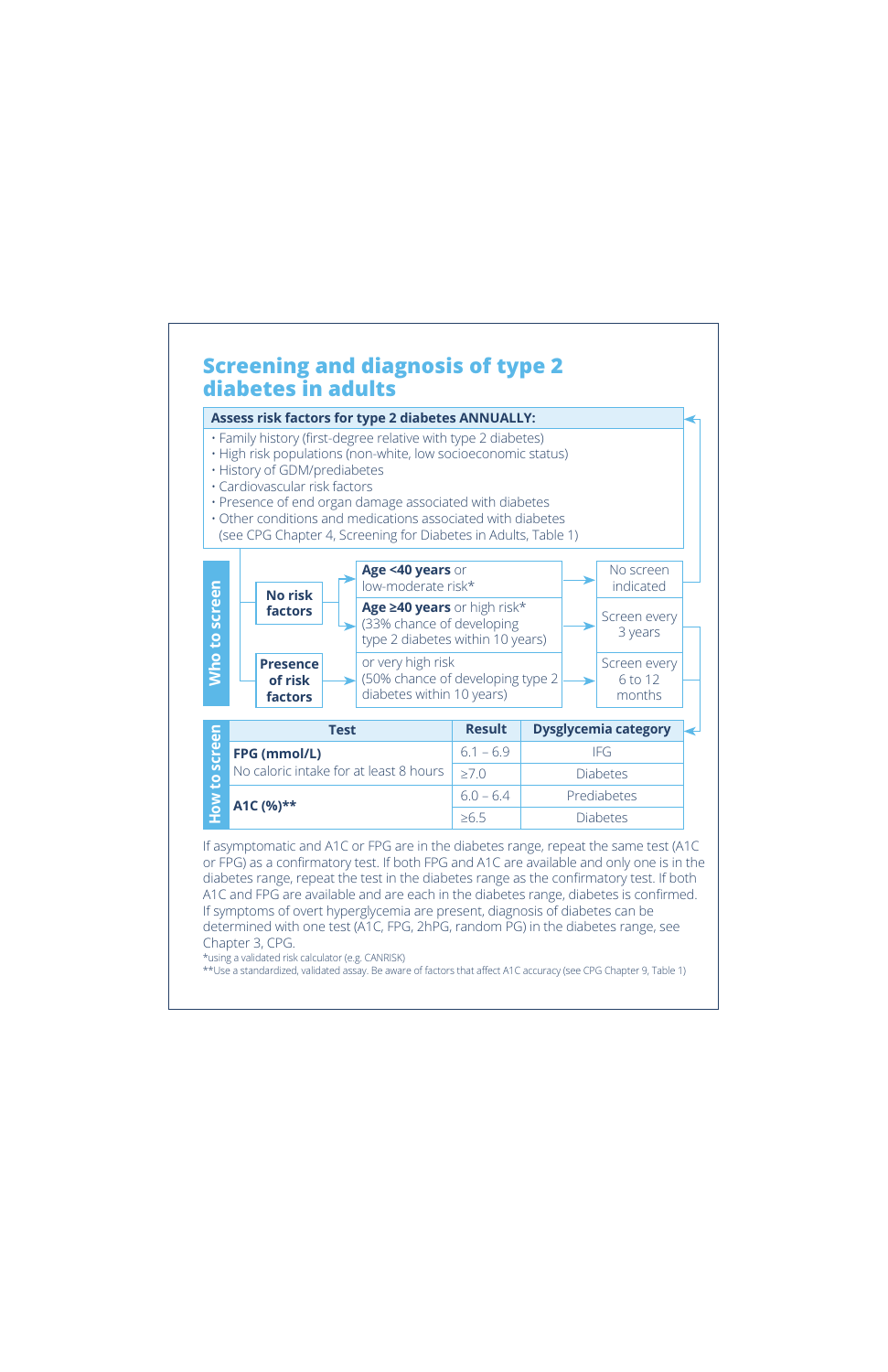| <b>Targets for glycemic control</b>                                                                                                                                                                                                                     |                                                                                                                                                                                                                               |  |  |
|---------------------------------------------------------------------------------------------------------------------------------------------------------------------------------------------------------------------------------------------------------|-------------------------------------------------------------------------------------------------------------------------------------------------------------------------------------------------------------------------------|--|--|
| <b>A1C%</b>                                                                                                                                                                                                                                             | <b>Targets</b>                                                                                                                                                                                                                |  |  |
| $\leq 6.5$                                                                                                                                                                                                                                              | Adults with type 2 diabetes to reduce the risk of CKD and retinopathy if at low<br>risk of hypoglycemia*                                                                                                                      |  |  |
| $\leq 7.0$                                                                                                                                                                                                                                              | <b>MOST ADULTS WITH TYPE 1 OR TYPE 2 DIABETES</b>                                                                                                                                                                             |  |  |
| 7.1<br>8.5                                                                                                                                                                                                                                              | Functionally dependent*: <b>7.1-8.0%</b><br>Recurrent severe hypoglycemia and/or hypoglycemia unawareness: 7.1-8.5%<br>Limited life expectancy: 7.1-8.5%<br>Frail elderly and/or with dementia <sup>†</sup> : <b>7.1-8.5%</b> |  |  |
|                                                                                                                                                                                                                                                         | Avoid higher A1C to minimize risk of symptomatic hyperglycemia and acute<br>and chronic complications                                                                                                                         |  |  |
| End of life: A1C measurement not recommended. Avoid symptomatic hyperglycemia and any hypoglycemia.<br>* based on class of antihyperglycemic medication(s) utilized and the person's characteristics<br>† see Diabetes in Older People chapter, p. S283 |                                                                                                                                                                                                                               |  |  |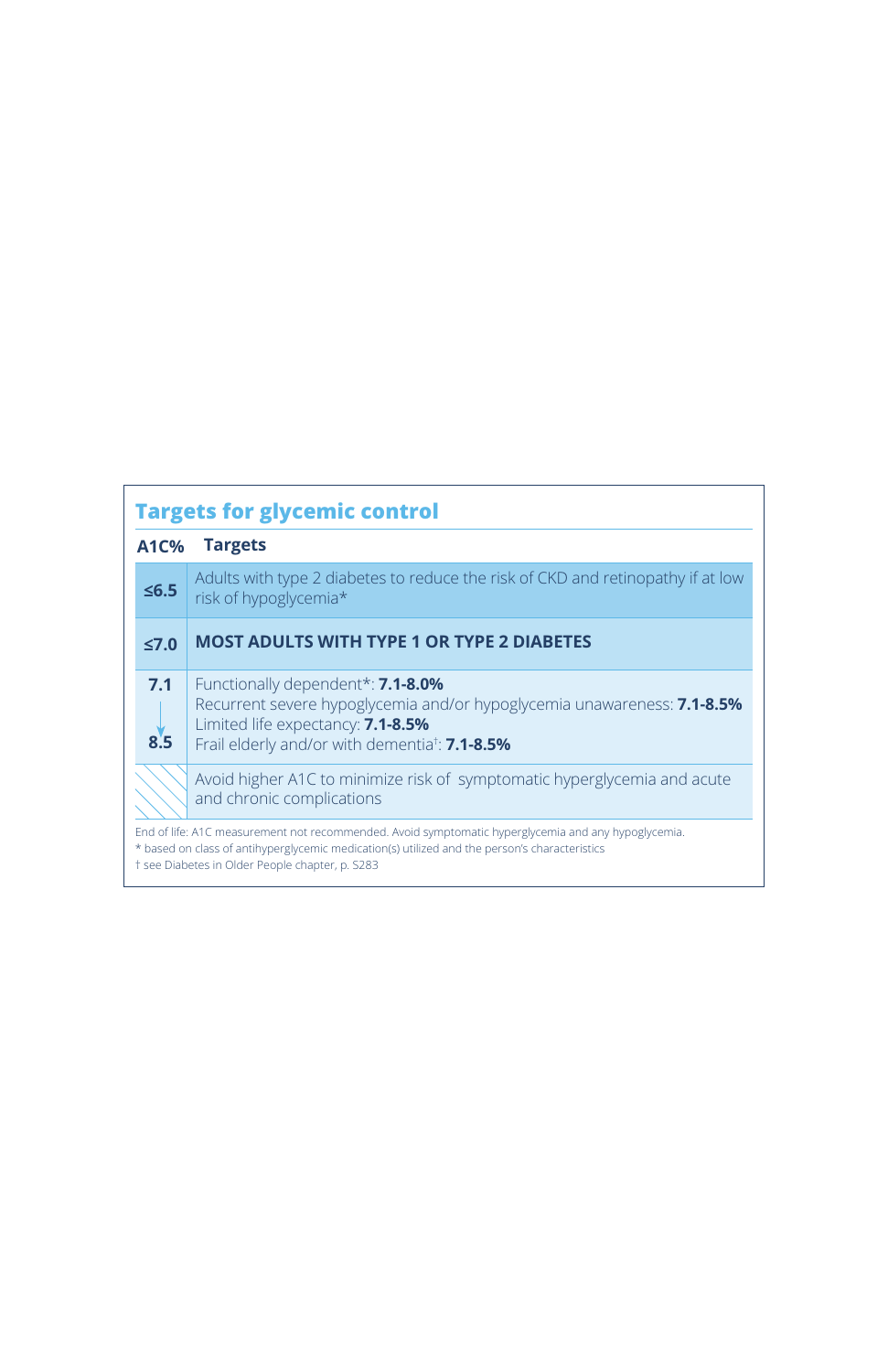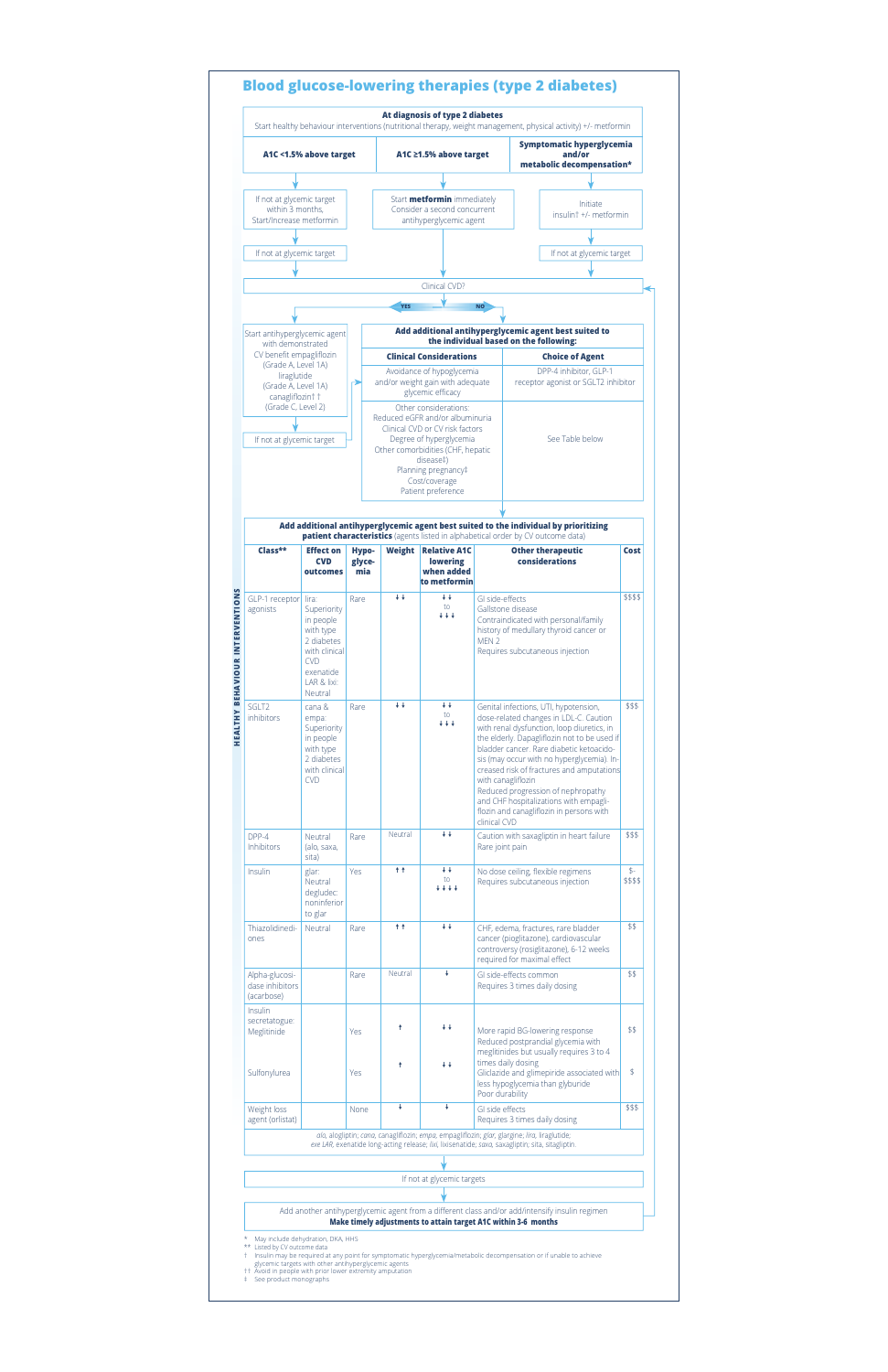## **Which cardiovascular protection medications are indicated for my patient?**

| Does the patient have<br><b>YES</b><br>cardiovascular disease?                                                                                                                             | Statin <sup>1</sup>                                                                                              |  |
|--------------------------------------------------------------------------------------------------------------------------------------------------------------------------------------------|------------------------------------------------------------------------------------------------------------------|--|
| Cardiac ischemia (silent or overt)<br>Peripheral arterial disease<br>$\equiv$                                                                                                              | <b>ACEI/ARB2</b>                                                                                                 |  |
| Cerebrovascular/carotid disease                                                                                                                                                            | ASA <sup>3</sup>                                                                                                 |  |
| <b>ADD</b><br>AND if the patient is NOT<br>at glycemic target<br><b>NO</b>                                                                                                                 | Liraglutide, Empagliflozin<br>or <b>Canagliflozin<sup>4</sup></b><br>(only for patients with<br>type 2 diabetes) |  |
| <b>Does the patient have</b><br><b>YES</b><br>microvascular disease?<br>Retinopathy<br>Kidney disease (ACR $\geq$ 2.0)<br>$\qquad \qquad \blacksquare$<br>Neuropathy<br>÷,                 | Statin <sup>1</sup>                                                                                              |  |
| <b>NO</b><br>Is the patient:<br>- age $\geq$ 55 with additional<br><b>YES</b><br>CV risk factors?                                                                                          | <b>ACEI/ARB2</b>                                                                                                 |  |
| - age $\geq$ 40?<br>- age $\geq$ 30 and diabetes >15 years?<br>warranted for statin therapy<br><b>YES</b><br>$\equiv$<br>based on the Canadian<br>Cardiovascular Society Lipid Guidelines? | Statin <sup>1</sup>                                                                                              |  |

being met. 2 ACE-inhibitor or ARB (angiotensin receptor blocker) should be given at doses that have

demonstrated vascular protection (eg. perindopril 8 mg once daily [EUROPA trial], ramipril 10 mg once daily [HOPE trial], telmisartan 80 mg once daily [ONTARGET trial]).

3 ASA should not routinely be used for the primary prevention of cardiovascular disease in people with diabetes. ASA may be used for secondary prevention. Consider clopidogrel if ASA-intolerant.

4 Canagliflozin: avoid in people with prior lower extremity amputation.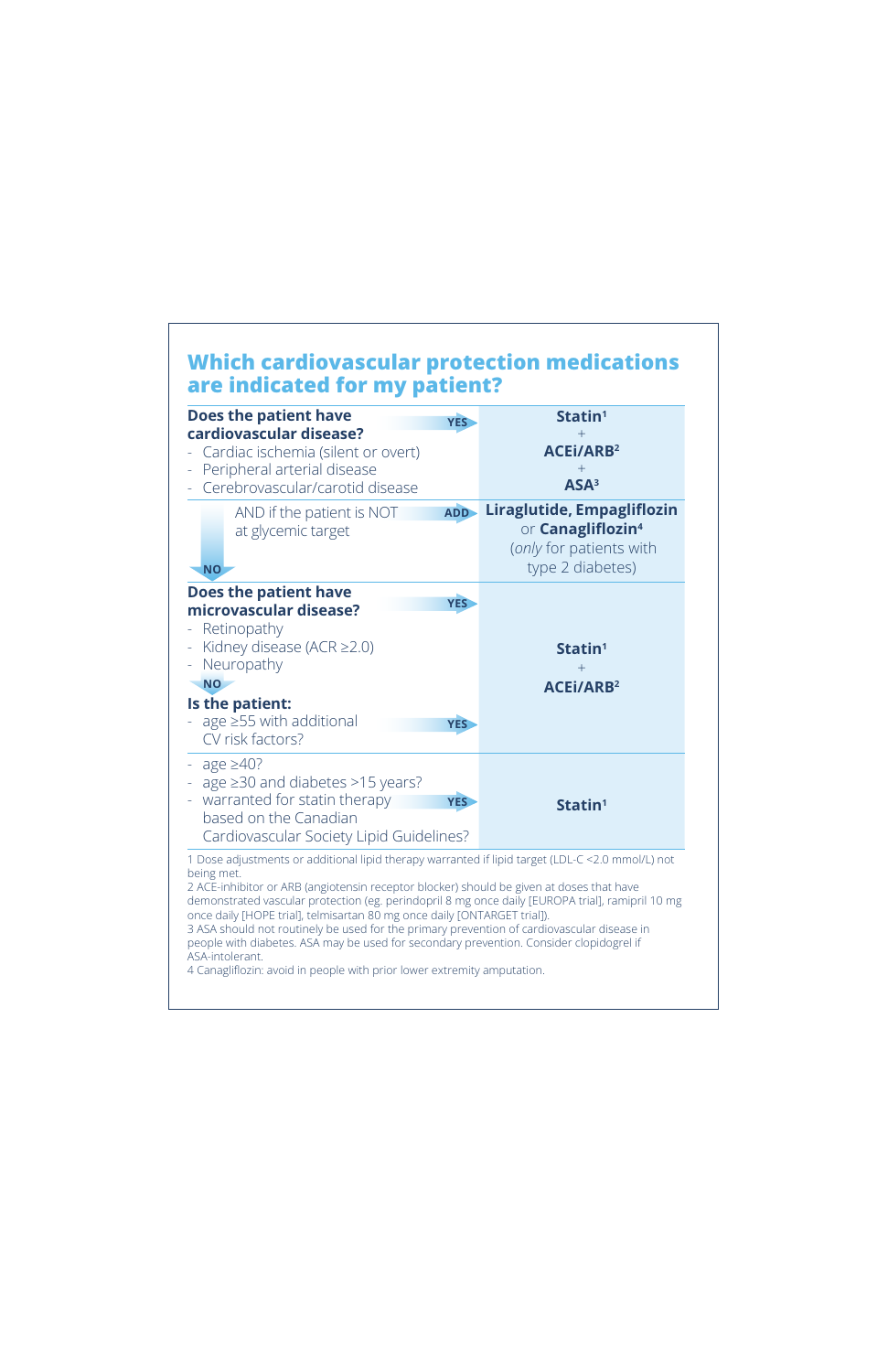## **Keeping patients safe when they are at risk of hypoglycemia**

For patients using insulin or insulin secretagogues, e.g. glyburide, gliclazide, repaglinide:

#### **Recognize**

- ASK at each visit
- ASSESS impact, including fear/intentional avoidance of lows
- SCREEN for hypoglycemia unawareness

#### **Act/Treat**

• EDUCATE on appropriate treatment and the need to have fast-acting sugar treatment available at all times

#### **Prevent**

- CONSIDER medications with lower risk of hypoglycemia
- DISCUSS POSSIBLE CAUSES and how to avoid future hypoglycemia

#### **Reduce Driving Risk**

• EDUCATE patients to drive safely with diabetes **Prepare** Keep fast-acting sugar within reach and other snacks nearby

**Be Aware** of blood glucose (BG) before driving and every 4 hours during long drives. If BG is below 4 mmol/L, treat **Stop** driving and treat if any symptoms appear **After** treating a low, **wait** until BG is above 5 mmol/L to start driving again. Note: Brain function may not be fully restored until 40 minutes after hypoglycemia is resolved

If a patient is unaware of symptoms of hypoglycemia, he/she must check their BG before driving and every 2 hours while driving, or wear a real-time continuous glucose monitor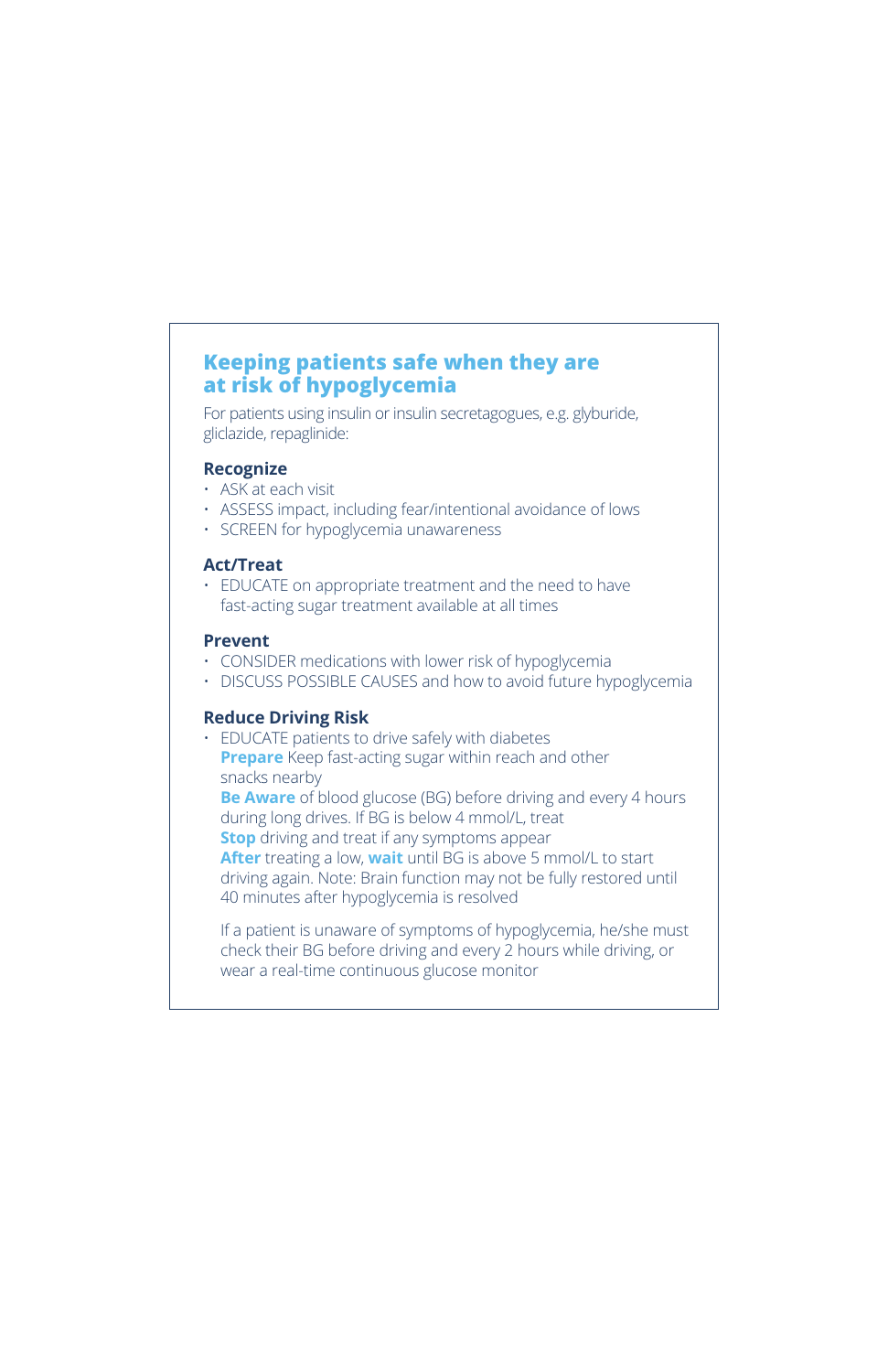## **Keeping patients safe when they are at risk of dehydration (vomiting/diarrhea)**

**Re-hydrate** appropriately (water, broth, diet soft drinks, sugar-free Kool-Aid™, diet Jell-O™; avoid caffeinated beverages).

**Hold SADMANS** meds. **Restart** once able to eat/drink normally.

- **S** sulfonylureas, other secretagogues
- **A** ACE-inhibitors
- **D** diuretics, direct renin inhibitors
- **M** metformin
- **A** angiotensin receptor blockers
- **N** non-steroidal anti-inflammatory drugs
- **S** SGLT2 inhibitors

### **Special considerations for women with type 1 or type 2 diabetes**

Pregnancy should be planned, with the following steps taken prior to conception:

- **A1C** 7% or less, but strive for ≤6.5% (ensure contraception until at personalized target)
- **Stop:**
	- Non-insulin antihyperglycemic agents (except metformin and/or glyburide)
	- Statins
	- ACEi/ARB prior to pregnancy, but if overt nephropathy exists, continue until detection of pregnancy
- **Start:**
	- Folic acid 1 mg per day x 3 months prior to conception
	- Insulin if target A1C is not achieved on metformin and/or glyburide (type 2)
	- Other antihypertensive agents safe for pregnancy (Labetalol, nifedepine XL) if hypertension control needed

#### • **Screen for complications:**

- Eye appointment, serum creatinine, urine ACR, blood pressure

- Aim for **healthy BMI**
- Ensure appropriate **vaccinations** have occurred
- **Refer** to diabetes clinic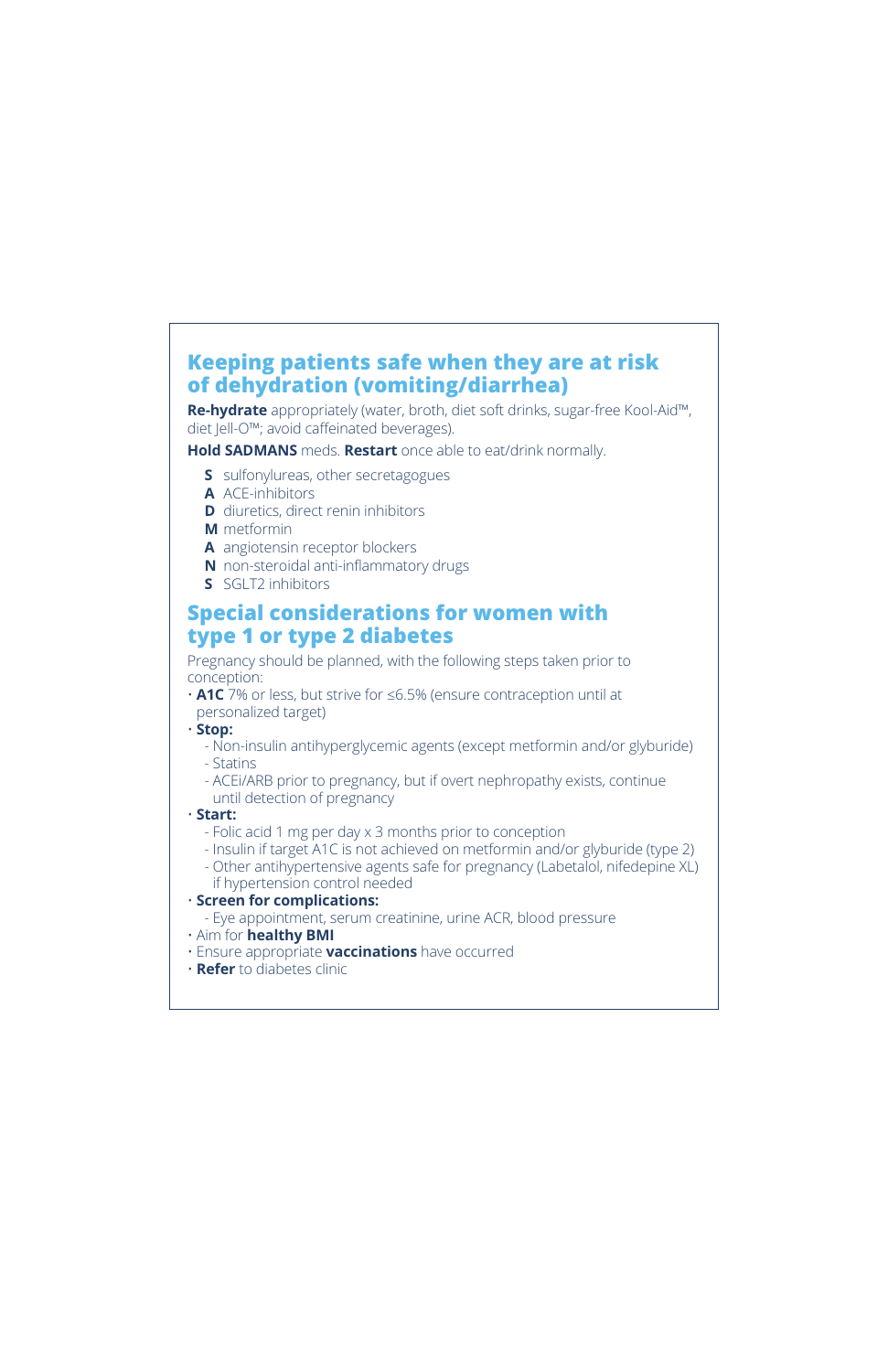## **3 Quick questions to help your patients meet their goals**

For patients who are not making expected progress, try asking these questions to identify a path forward:

#### **1. How important is it for you to** <insert self-management goal> **- low, medium, or high?**

(Goal examples: increase levels of physical activity, reduce weight, improve A1C, lower BP)

If importance (motivation) is rated low, ask what would need to happen for importance to go up?

A high level of importance will indicate that the person is ready to change.

#### **2. How confident are you in your ability to** <insert target outcome here> **- low, medium, or high?**

If their confidence is rated low, explore what needs to happen to increase their confidence. Usually this has to do with improving knowledge, skills or resources and support.

A high level of confidence indicates that the person is ready to change.

#### **3. Can we set a specific goal for you to try before the next time we meet? What steps will you take to achieve it?**

Encourage S.M.A.R.T. Goals:

**Specific Measurable Achievable Realistic Timely**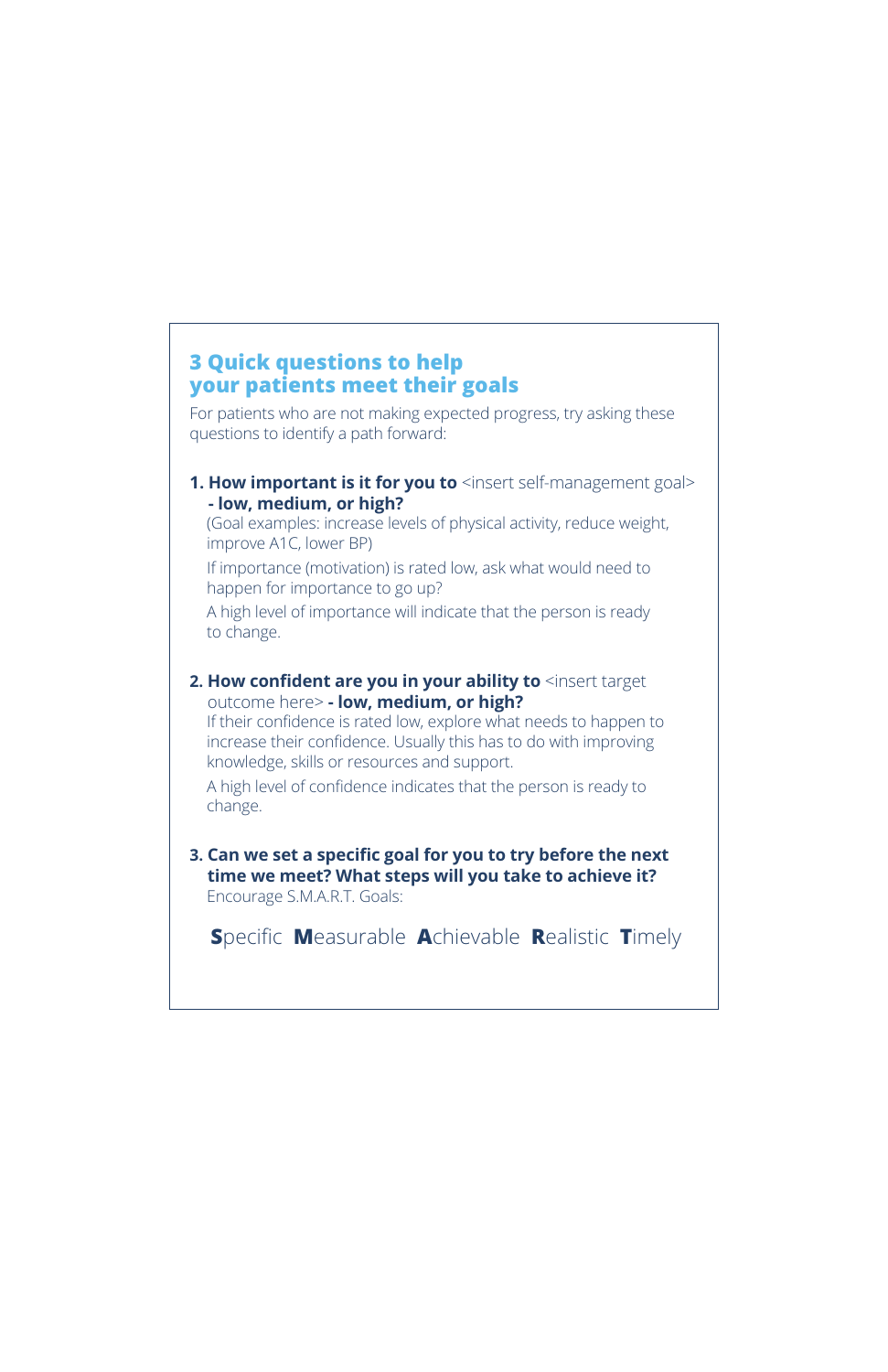| <b>Potential Self-</b><br>management Goals | <b>Examples</b>                                                                                                                                                                                     |  |
|--------------------------------------------|-----------------------------------------------------------------------------------------------------------------------------------------------------------------------------------------------------|--|
| <b>Eat healthier</b>                       | See a dietitian to help develop a healthy<br>eating plan.                                                                                                                                           |  |
| <b>Be more active</b>                      | Increase physical activity with the goal of<br>getting to 150 minutes aerobic activity/week<br>and resistance exercise 2-3 times/week.<br>Choose physical activity that meets<br>preferences/needs. |  |
| <b>Lose weight</b>                         | Use strategies (e.g., reduce calories or<br>portions) to lose 5-10% of initial weight.                                                                                                              |  |
| <b>Take medication</b><br>regularly        | Taking medication will help to improve<br>symptoms and take control of your life.<br>Consider using a pillbox or setting a timer.                                                                   |  |
| <b>Avoid hypoglycemia</b>                  | Recognize the signs of hypoglycemia and take<br>action to prevent it.                                                                                                                               |  |
| <b>Check blood glucose</b>                 | Establish a routine and act accordingly.                                                                                                                                                            |  |
| <b>Check feet</b>                          | Do a daily self-check and follow-up with a<br>health-care provider if anything is abnormal.                                                                                                         |  |
| <b>Manage stress</b>                       | Screen for distress (depressive and anxious<br>symptoms) by interview or a standardized<br>questionnaire (e.g. PHQ-9<br>www.phqscreeners.com).                                                      |  |
| <b>Reduce or stop</b><br>smoking           | Identify barriers to quitting and develop a<br>plan to address each of these.                                                                                                                       |  |